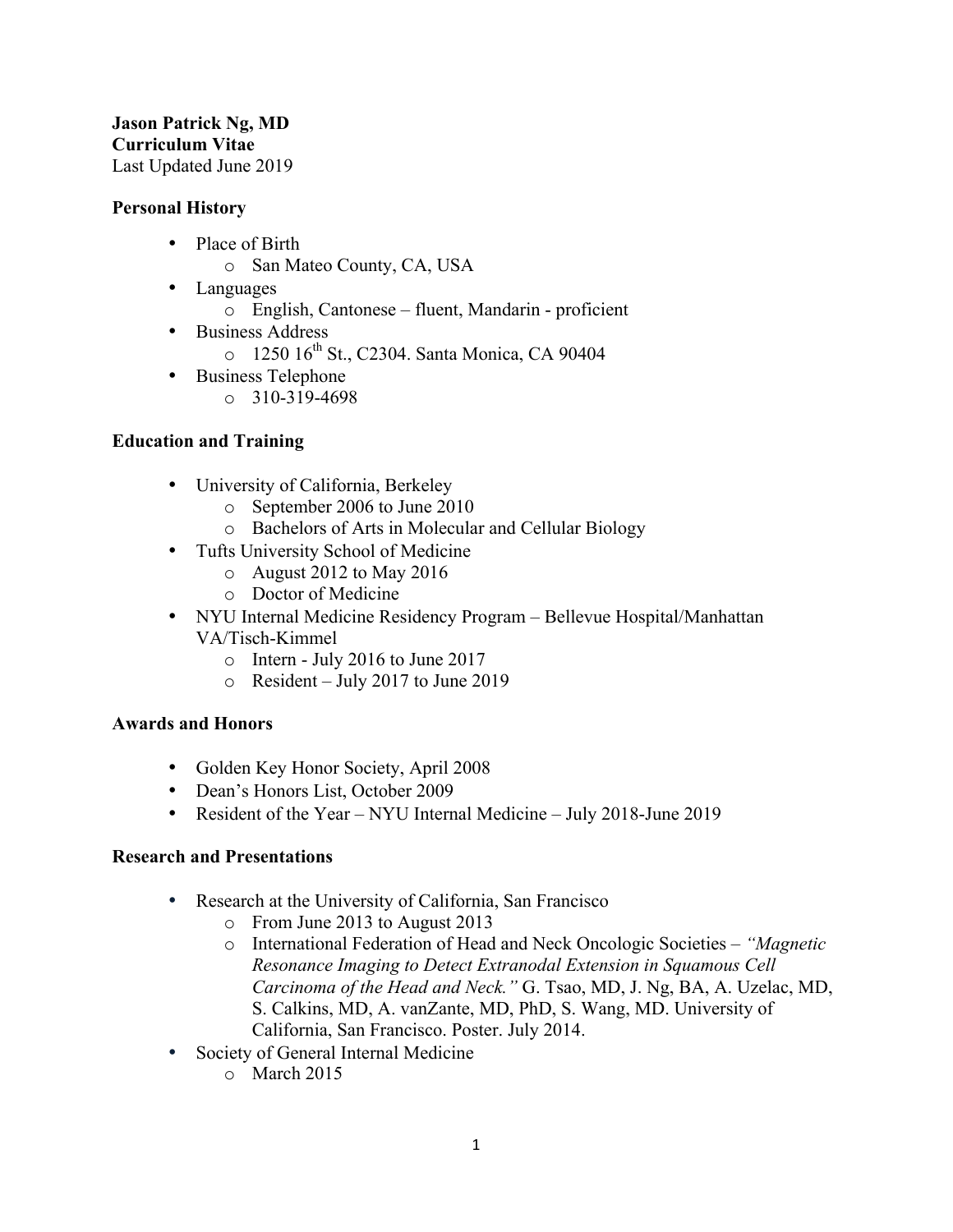- o "The Problem with Pyelonephritis A Case of Premature Closure." J. Ng, L. Snydman, MD. Tufts University School of Medicine. Poster.
- Society of Hospital Medicine
	- o May 2017
	- o "Still's A Mystery Mystery: A Diagnosis of Exclusion." A. Guttmann, MD, J. Ng, MD, Ramon Jacobs-Shaw, MD. NYU IM. Poster.
- Clinical Research at the Manhattan VA
	- o From July 2017 to Present
	- $\circ$  A retrospective chart review of n = 184 patients in the Manhattan VA with castrate resistant prostate cancer, evaluating whether anti-androgen therapies such as enzalutamide, abiraretarone were used past disease progression (defined as PSA increase or interval development of new lesions on imaging). A descriptive study detailing practice habits of MVA Oncologists.
	- o Supervision by Dr. Daniel Becker, MD
- QI Research at the Manhattan VA, Outpatient
	- o February 2018 to Present
	- o QI initiative at the Manhattan VA to increase the rates of Prevnar vaccination amongst those with FDA indications, by means of counseling and creation of educational pamphlets.
	- o A QI initiative at the Manhattan VA aiming to utilize the Care Assessment Needs (CAN) score to risk stratify patients with high risk of annual event (either ED visits, inpatient admission, or mortality), with efforts and outreach to recall these patients to primary and subspecialty outpatient continuity clinics.
- Society of General Internal Medicine/Society of Hospital Medicine
	- o April 2018
	- o "New Onset Hypertensive Urgency Following Renal Artery Embolization." J. Ng, MD, N. Beccarino, MD, C. Fang, MD. Poster. NYU IM.
	- o "Acute Mononucleosis A Case of Red Herrings, Wide Nets and Atypical Features." J. Ng, MD, N. Beccarino, MD, A. Mednick, MD. Poster. NYU IM.
- QI Research at the Manhattan VA, Inpatient
	- o May 2018 to Present
	- o "A.D.V.O.C.A.T.E. Advanced directives at Veteran's Outpatient Clinic and Trainee education" – a QI project at the Manhattan VA addressing the lack documented advanced directives among veterans and focused on minimizing aggressive interventions at the end of life. Involved with orchestrating a resident run advanced care planning clinic, capturing the highest risk patients using EMR (CPRS) quality metrics.
- American College of Gastroenterology
	- o October 2018
	- o "Hepatocellular Carcinoma Presenting as Right-Sided Heart Failure." O. Fass, MD, J. Ng, MD, N. Jia, BS, C. Li, BS, N. Sathe, MD. Poster. NYU IM.
- Society of General Internal Medicine
	- o May 2019
	- o "Now Watch Me Whippets: An Atypical Cause of Peripheral Neuropathy." J. Ng, A. Arbach. Poster. NYU IM. *Submitted.*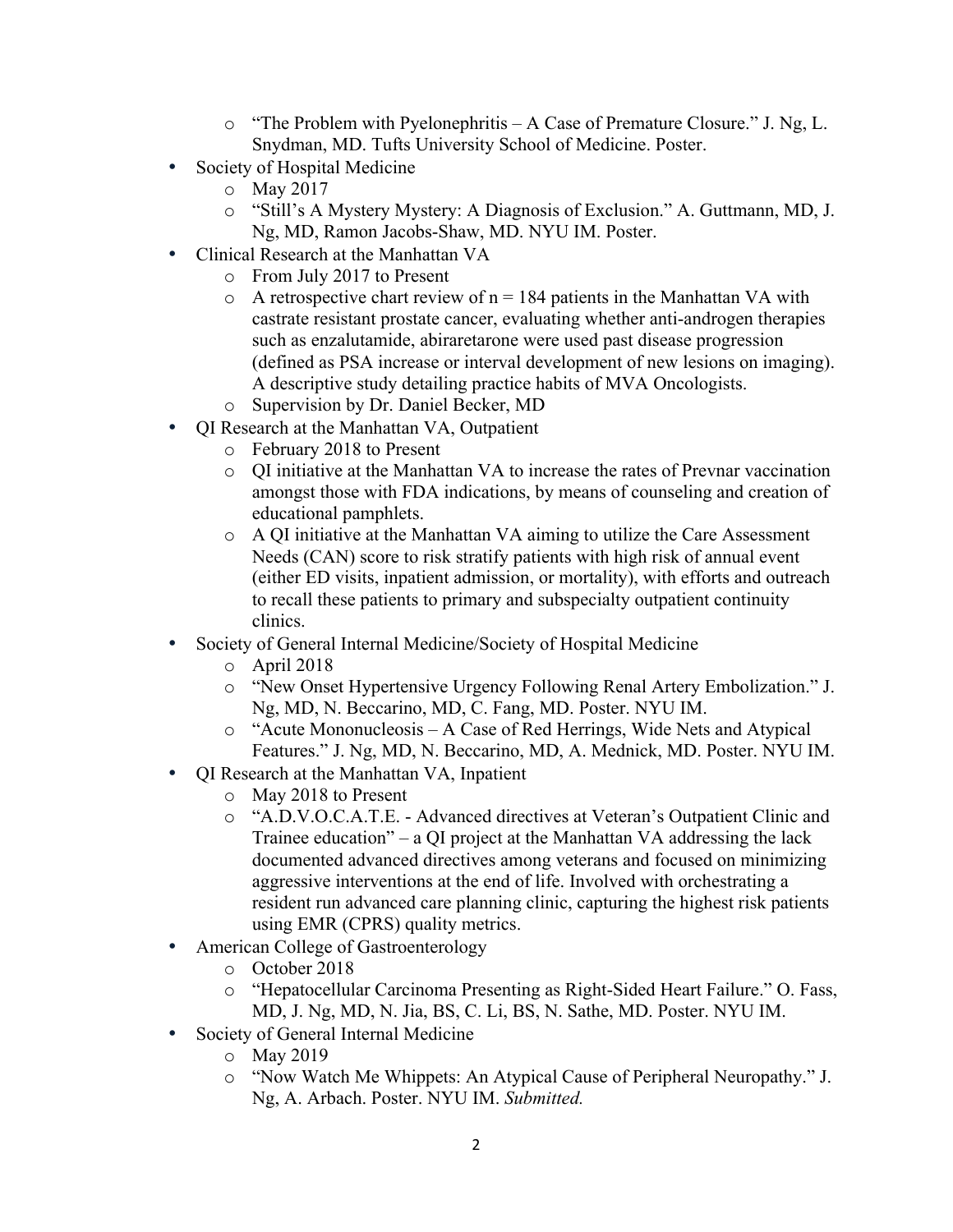- NYU Quality and Safety Day & Patient Safety Conference PI Competition o March 2019 (Jacobi Hospital)
	- o June 2019 (Bellevue Hospital)
		- "Increasing EKG Capture Rates in the Bellevue CCU." Poster Presentation. Jason Ng, MD, Norma Keller, MD. *Submitted*
		- "Medication Reconciliation After Discharge to a Nursing Facility." Poster presentation. Jason Ng, MD, Christian Torres, MD, Andrew Dikman, MD, Scott Statman, MD, Seagram Villagomez, MD. *Submitted*

# **Other Work Experience**

- Undergraduate Research Apprentice UC Berkeley
	- o From May 2008 to May 2010
	- o Projects involving study of aquatic mantis shrimp, including high speed video capture of mantis shrimp strike, comparisons of raptorial appendages across varying subspecies, and routine maintenance of aquatic environments
	- o Supervision in the lab of Sheila Patek
- Intern/Co-op Genentech, Inc.
	- o From May 2010 to May 2012
	- o Multiple projects investigating iron homeostasis in diabetic mice, the use of Cre-lox and Dre-rox recombinase systems for potential of inducible expression of DNA sequences in series, efforts to isolate cell-specific mRNA transcripts (Ribo-tag) and mass production of bispecific antibodies. Proficiency in RNA extraction, rtPCR, luciferase assays, mouse handling and dissection
	- o Supervision under Bernard Allan, PhD, Søren Warming, PhD, Lisa Johnson, PhD and Domingos Ng, PhD.

## **Committees**

- Physician Wellness Committee Representative
	- o April 2017 to Present
	- o New York University, Department of Medicine
- Housestaff Representative
	- o June 2017 to Present
	- o New York University, Department of Medicine

## **Teaching & Volunteer Experience**

- Undergraduate Student Instructor
	- o Anatomy 131L
	- o From March 2010 to June 2010
- Volunteer
	- o Sharewood Free Clinic
	- o From September 2014 to May 2016